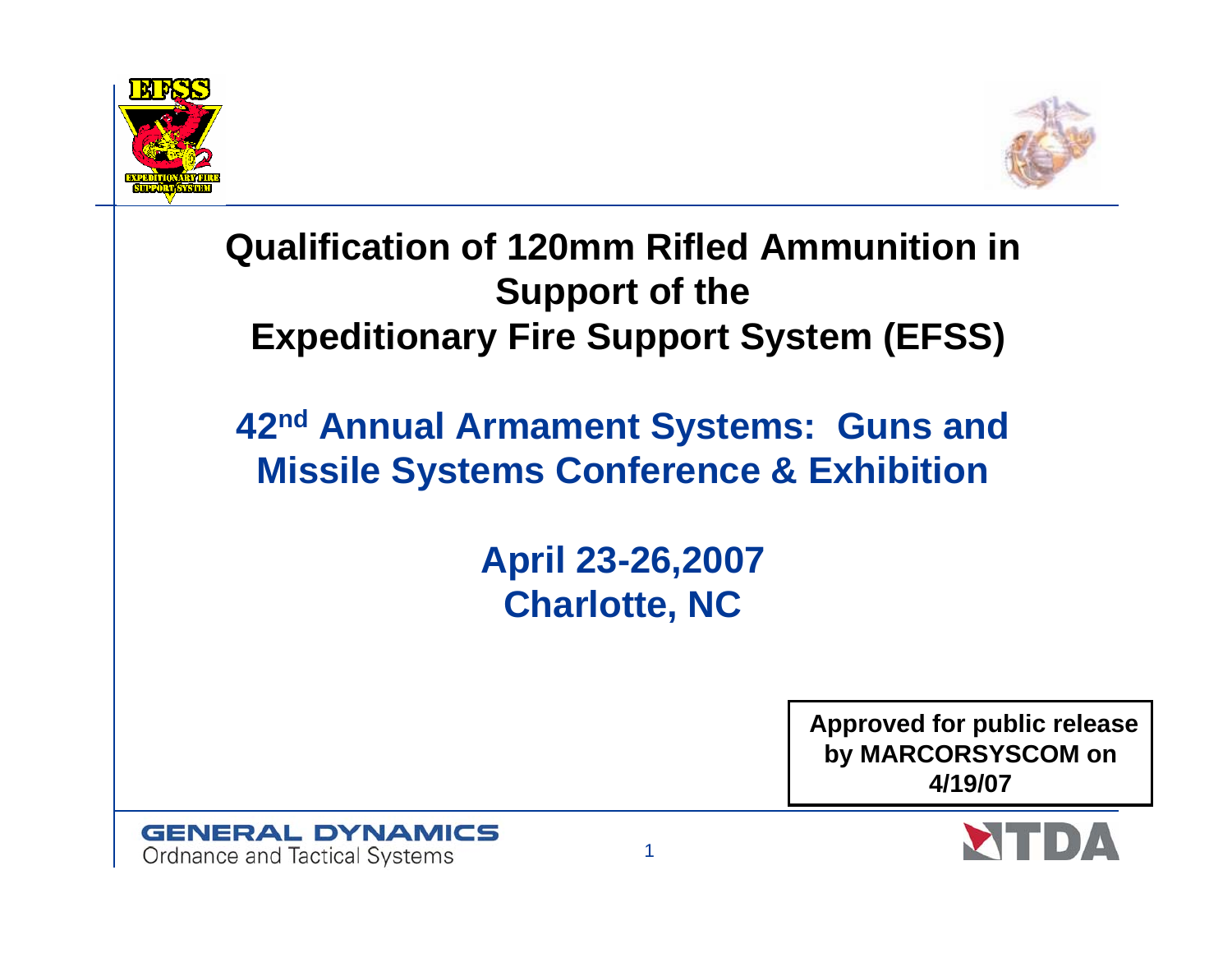#### **EFSS Program Overview**



Expeditionary Fire Support System is a U.S. Marine requirement for a weapon system that must be:

- OAll weather
- OGround Based
- OClose supporting
- OAccurate
- OImmediate Response
- OLethal indirect fire



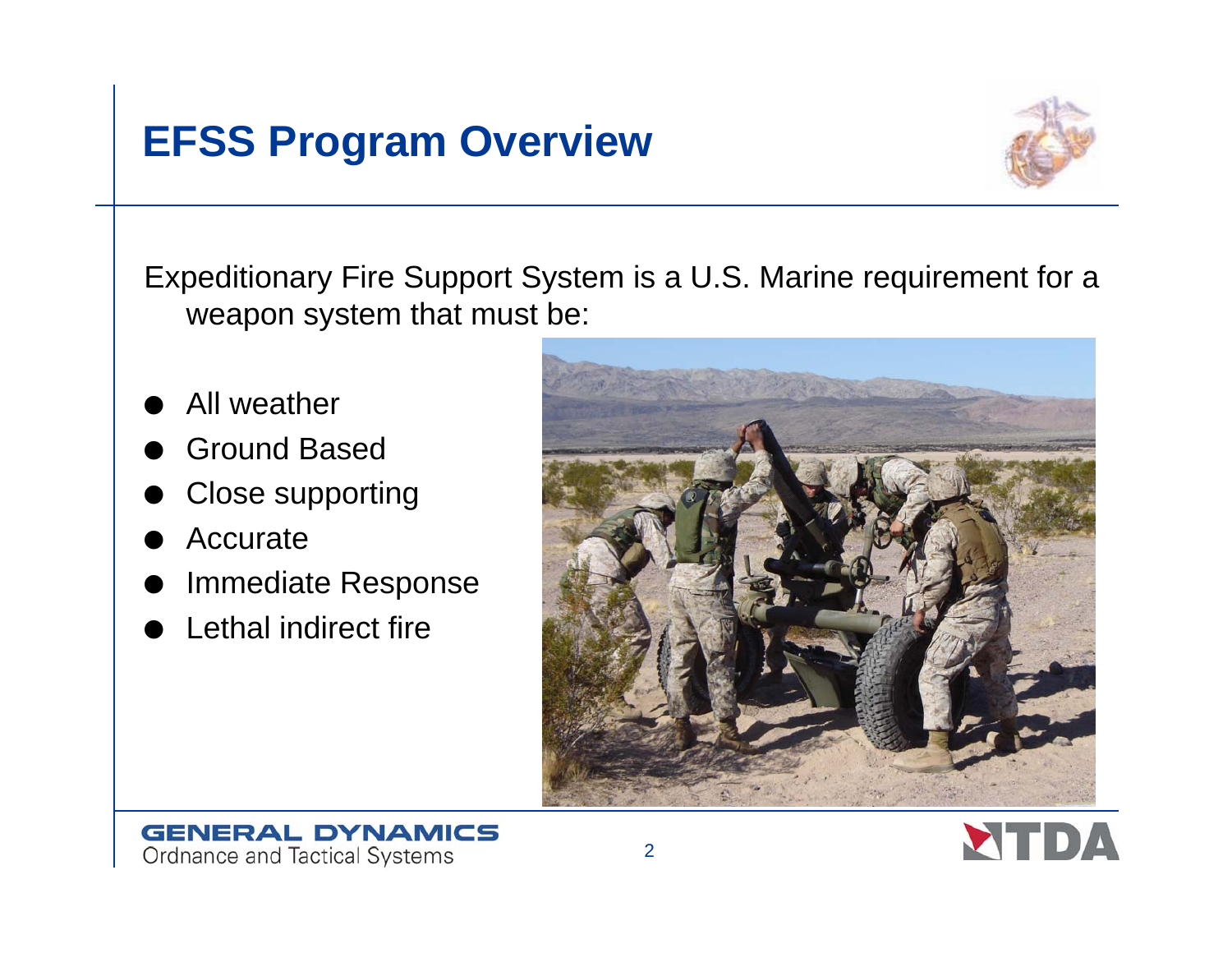#### **EFSS System Description**



An EFSS system consists of:

- OTwo Prime Movers
- OAmmunition Trailer
- O120mm Rifled Mortar
- OFull Suite of 120mm Rifled Ammunition





**Approved for Release by TDA**

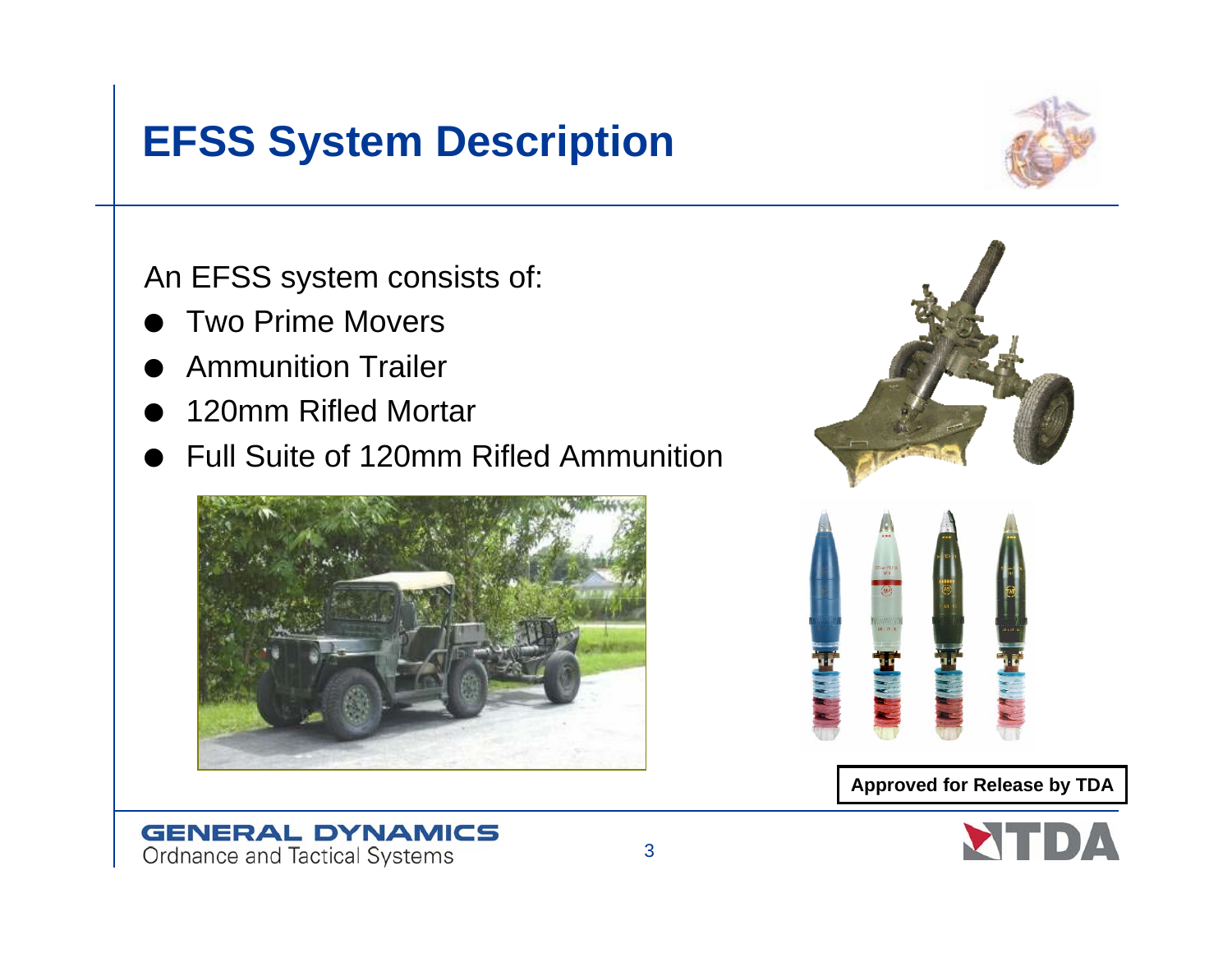

#### **TDA (a subsidiary of Thales) developed 120mm Rifled Mortar and Ammunition**

- $\bullet\,$  Developed in the early 1970s
- In service with 24 countries, including 4 NATO armies and Japan.
- $\bullet\,$  Over 500,000 rounds fired with no issues.
- $\bullet\,$  Rifled barrel provides a spin stabilized projectile.
- $\bullet\,$  Maximum range of standard rifled ammunition is 8.1km
- GD-OTS teamed with TDA to bring rifled mortar capability to EFSS platform



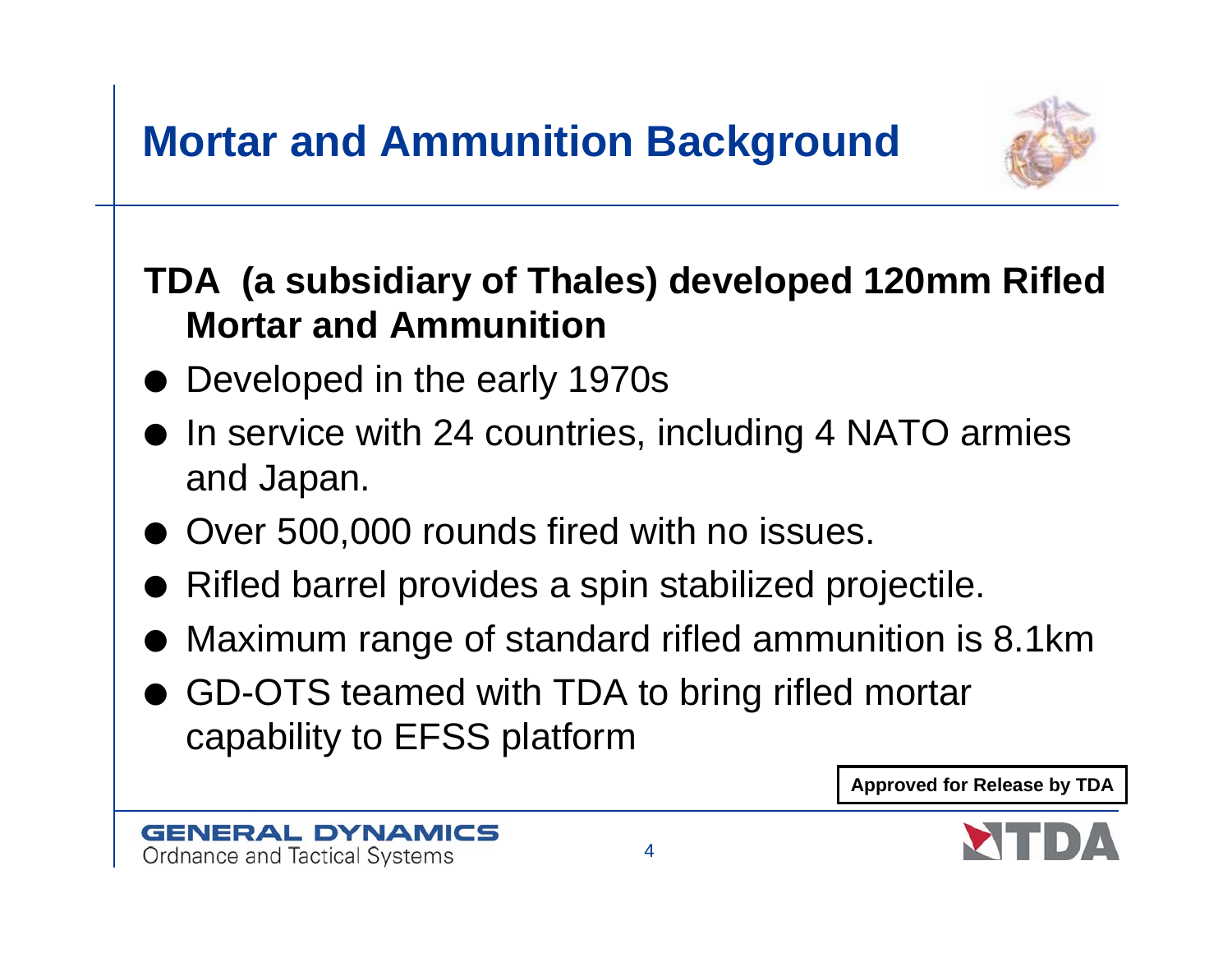#### **Standard 120mm Rifled Ammunition**



TDA's 120mm Standard Ammunition **Suite** 

- OHigh Explosive (HE)  $-$  4.2 kg of TNT
- O Practice – 0.5 kg of black powder for spotting
- OIllumination  $-1.9$  kg flare
- O Obscurant/Incendiary (Smoke) – 2.8 kg of White Phosphorous

All four types of ammunition share the same Tail Charge Assembly



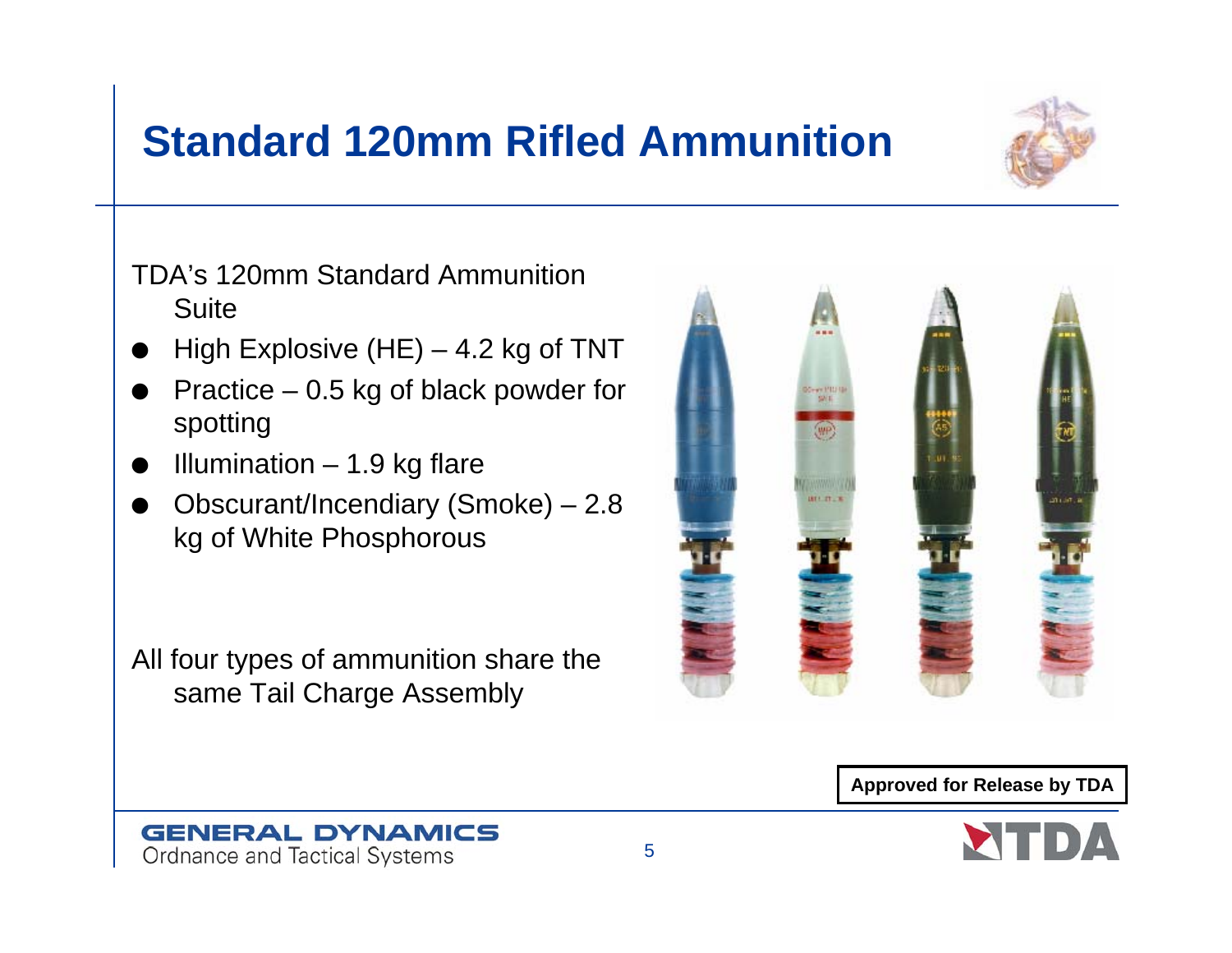

USMC funded GD-OTS to upgrade the ammunition to meet qualification requirements of the USN for EFSS

- $\bullet\,$  Insensitive Munitions (IM)
- $\bullet\,$  Environmental and Durability
- $\bullet\,$  Hazard Classification
- Fuze Safety
- Performance Oriented Packaging (POP)
- $\bullet\,$  Electro-static Discharge

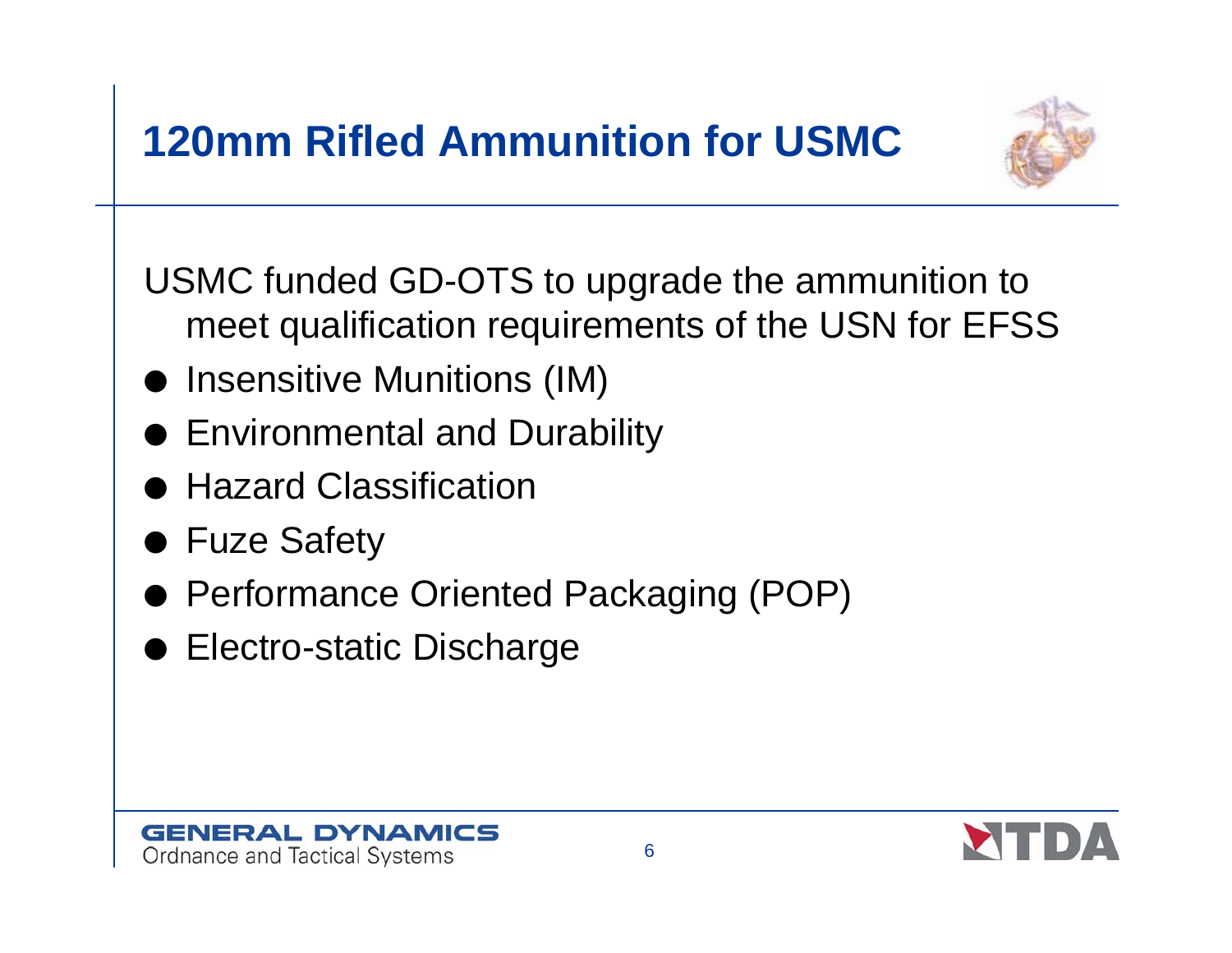## **EFSS HE Ammunition Upgrade**



Modifications to HE Projectile

- O Replace TNT fill with PBXW-128 (HMX based)
- $\bullet$  Equip with an M767A1 fuze utilizing a PBXN-5 booster
- $\bullet$  Add a fuze venting liner between the projectile body and the fuze

Design Constraint

- OMaintain equivalent lethality
- OSimilar ballistics



**Approved for Release by TDA**

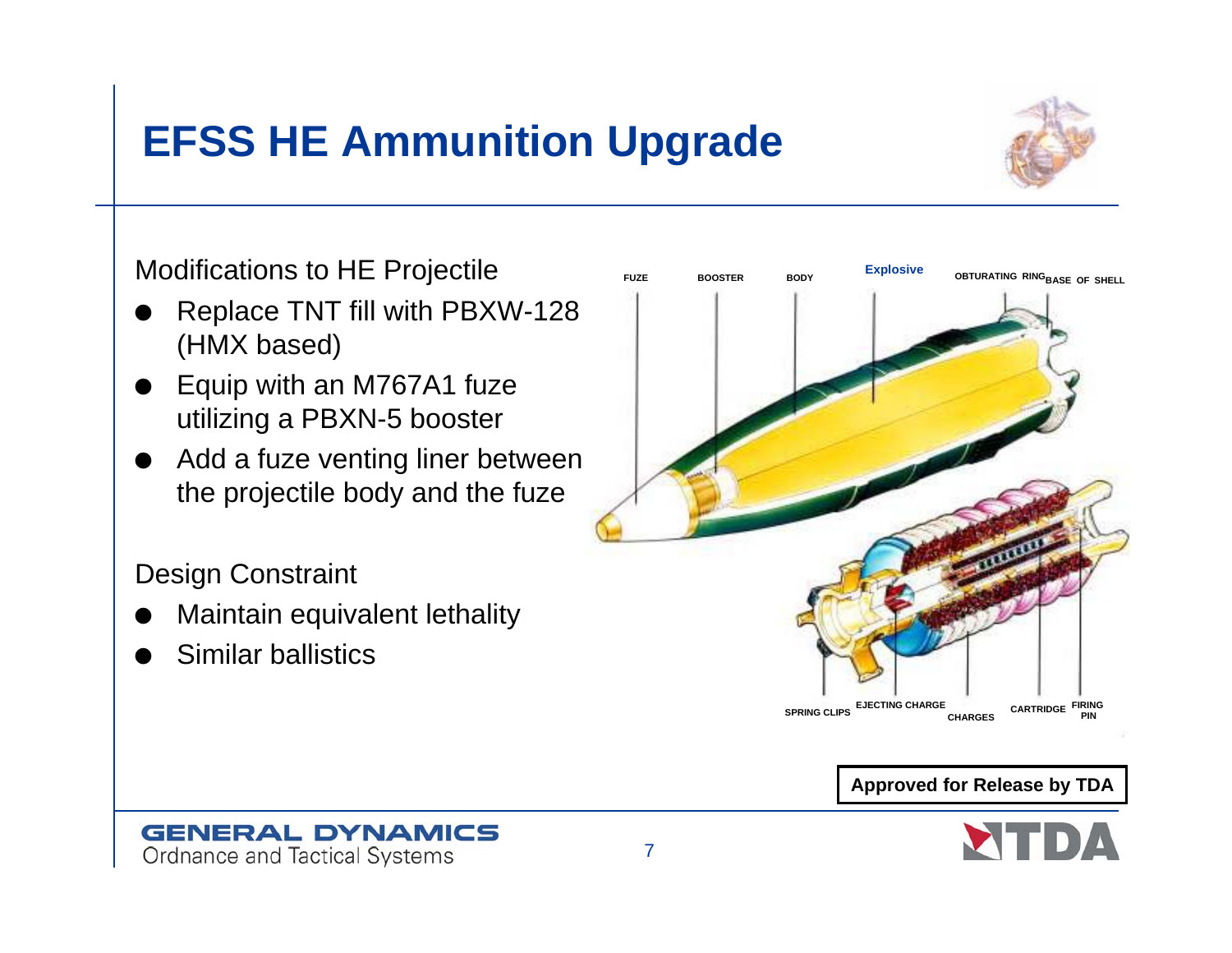### **EFSS Practice Ammunition Upgrade**



Modifications to Practice Projectile

- O Equip with an M767A1 fuze utilizing a PBXN-5 booster
- $\bullet$  Add a fuze venting liner between the projectile body and the fuze

Design Constraint

- OMaintain spotting ability
- OSame ballistic to EFSS HE





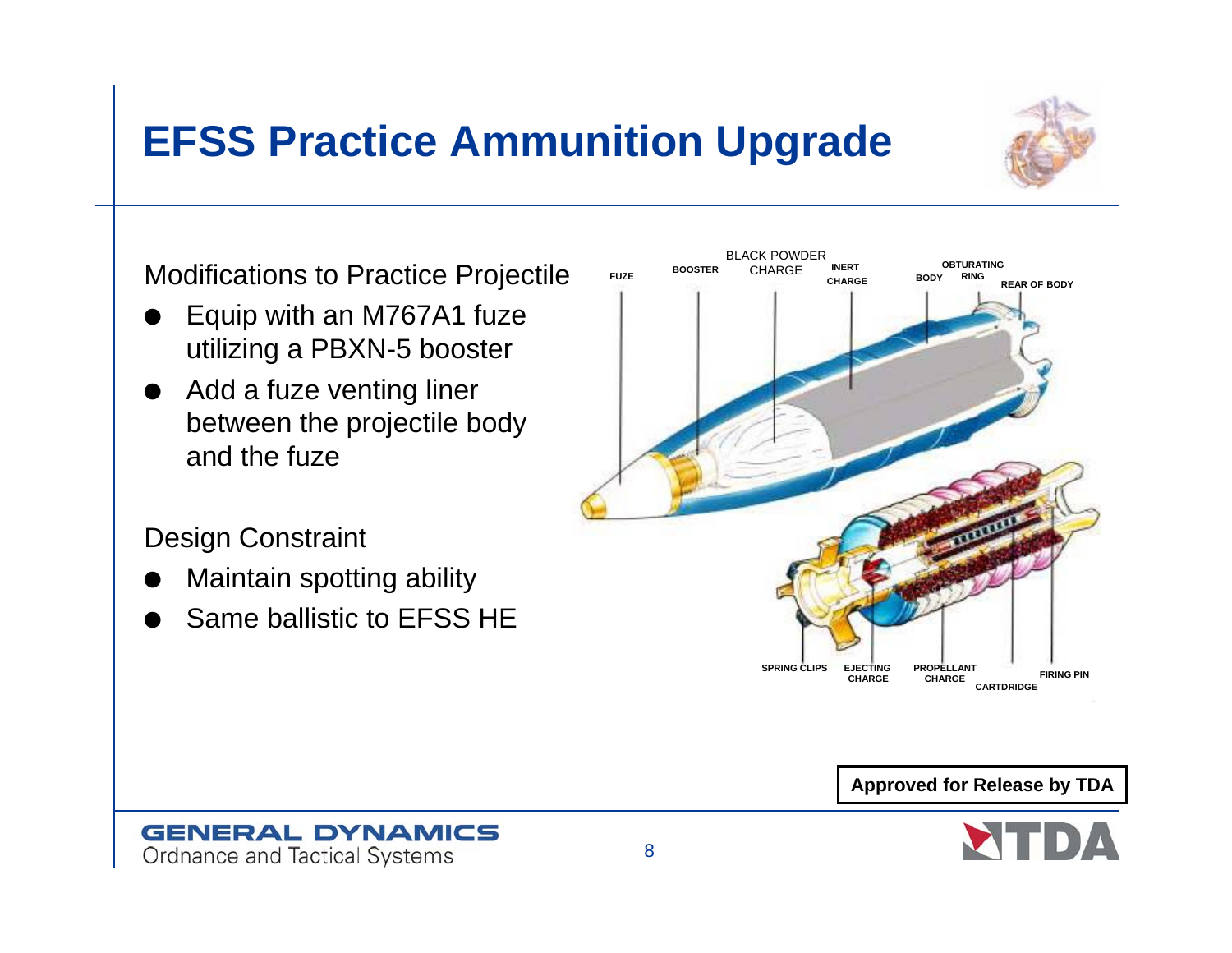# **EFSS Illumination Ammunition Upgrade**





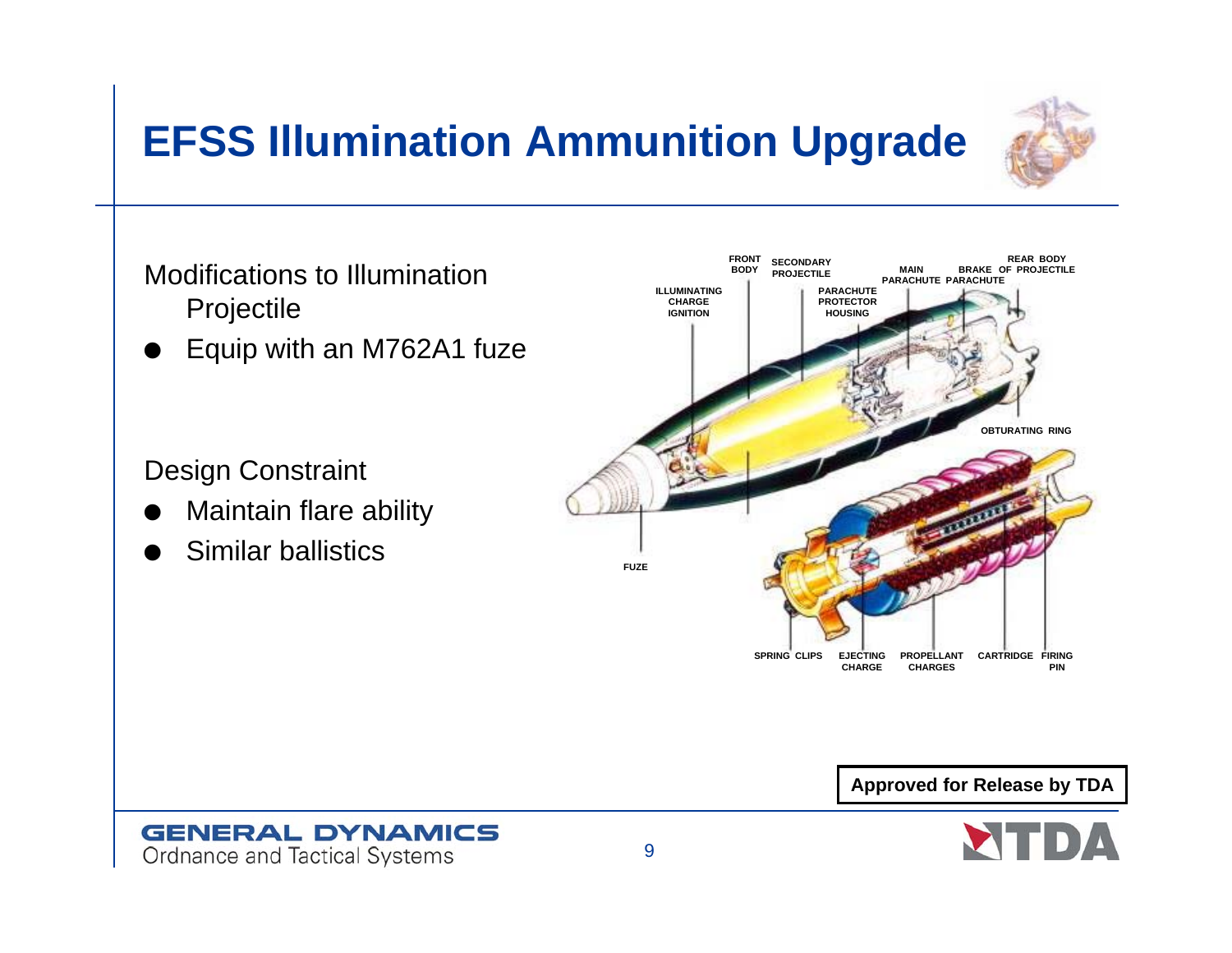# **EFSS Smoke Ammunition Upgrade**



Modifications to Smoke Projectile

- O Equip with an M767A1 fuze utilizing a PBXN-5 booster
- Replace Comp B igniter with PBXN-9

#### Design Constraint

- OMaintain obscurant ability
- OSimilar ballistics



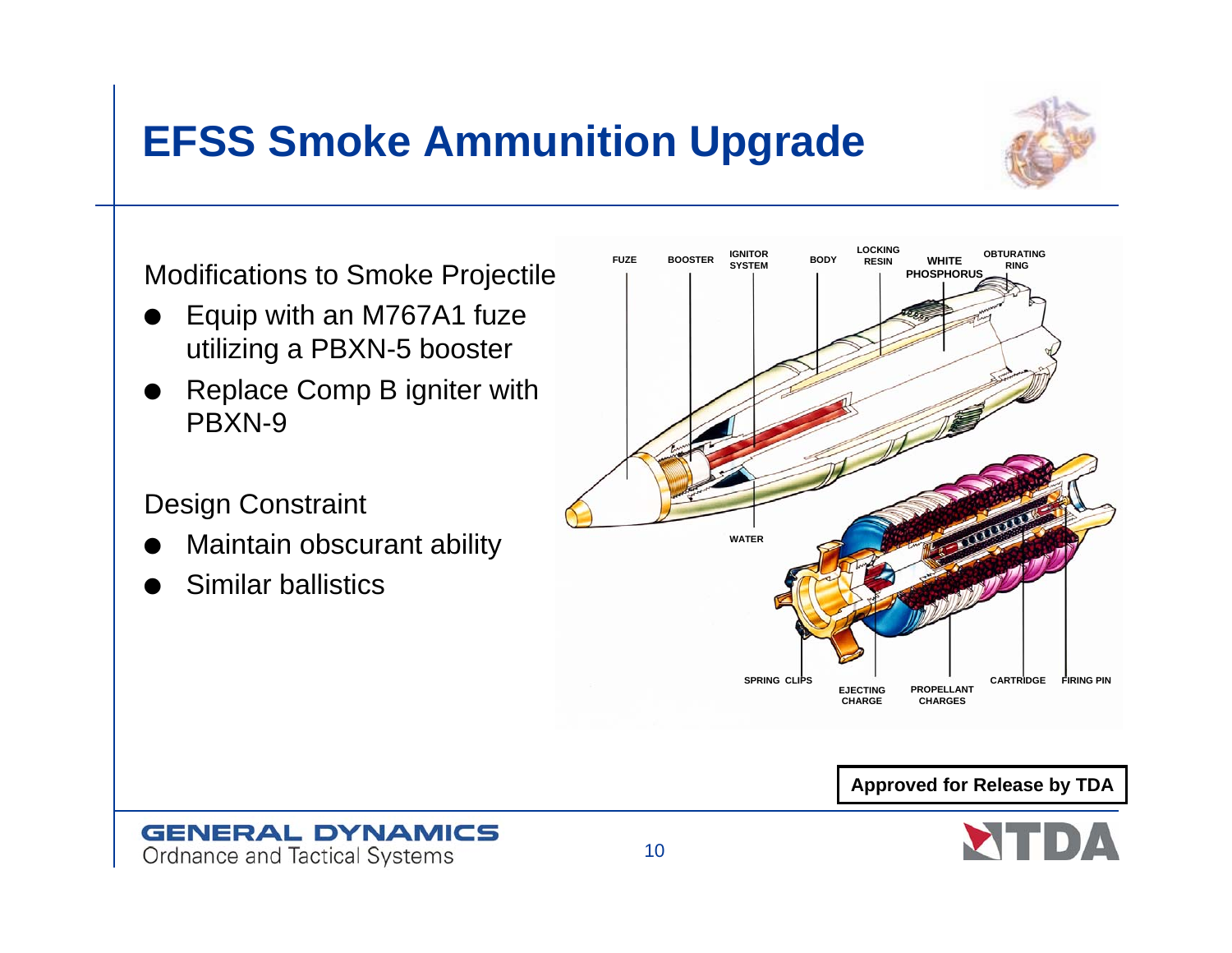## **EFSS Container Assembly Upgrade**



PA117 Vented Container Assembly for HE, Practice, and Illumination rounds

- OBlow out panels allow pressure release
- OFoam packaging separates and returns to resin form when heated
- $\bullet~$  Fuze has room to completely detach from projectile with heat and pressure



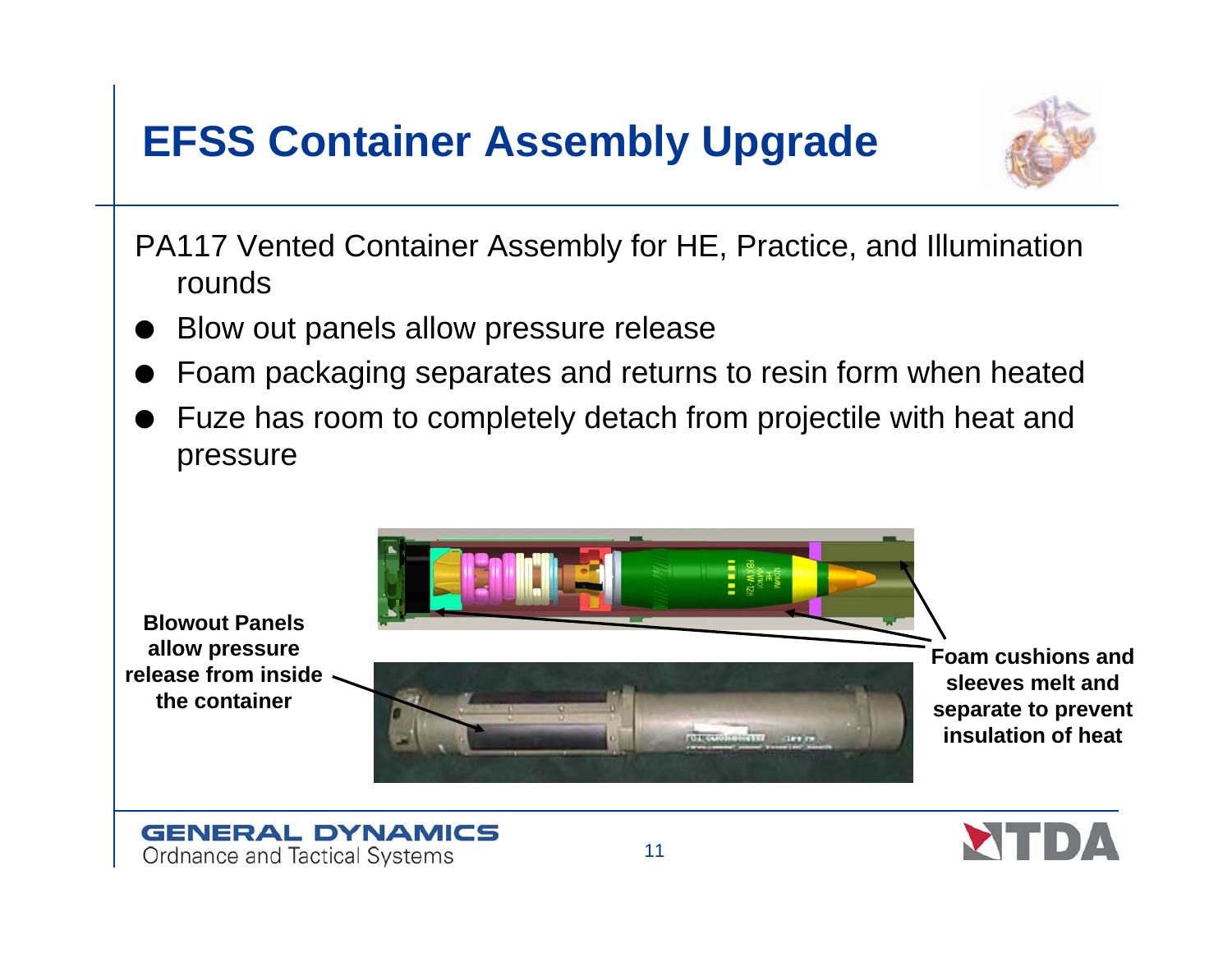## **EFSS Container Assembly Upgrade**



PA103A2 Container Assembly for Smoke only

- OBlow out panel allow pressure release from the bottom of the container
- OFoam packaging separates and returns to resin form when heated
- O Smoke projectiles are stored and transported vertically to prevent air gaps in the white phosphorous resulting in poor ballistic performance



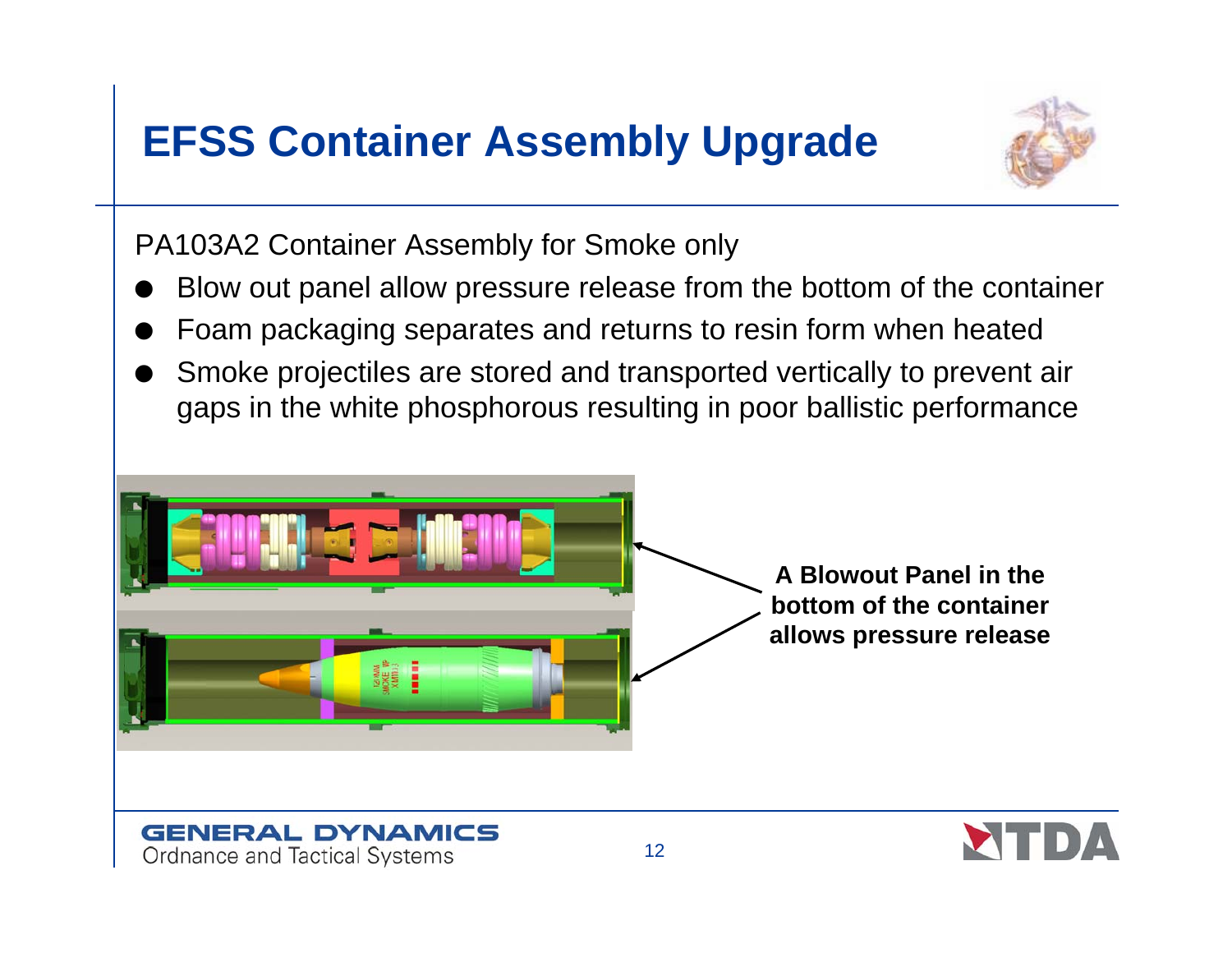#### **Environmental/Durability Qualification Test Plan**



45 EFSS rounds of each ammunition type were tested (including vibration and drop testing)

- $\blacktriangleright$  High Temp (+160F)
- $\blacktriangleright$  Low Temp (-65 F)
- **> Low Pressure Altitude**
- $\blacktriangleright$  Temperature Shock

Test facilities included

- > NSWC Dahlgren
- > NSWC Crane
- $\blacktriangleright$  Hawthorne



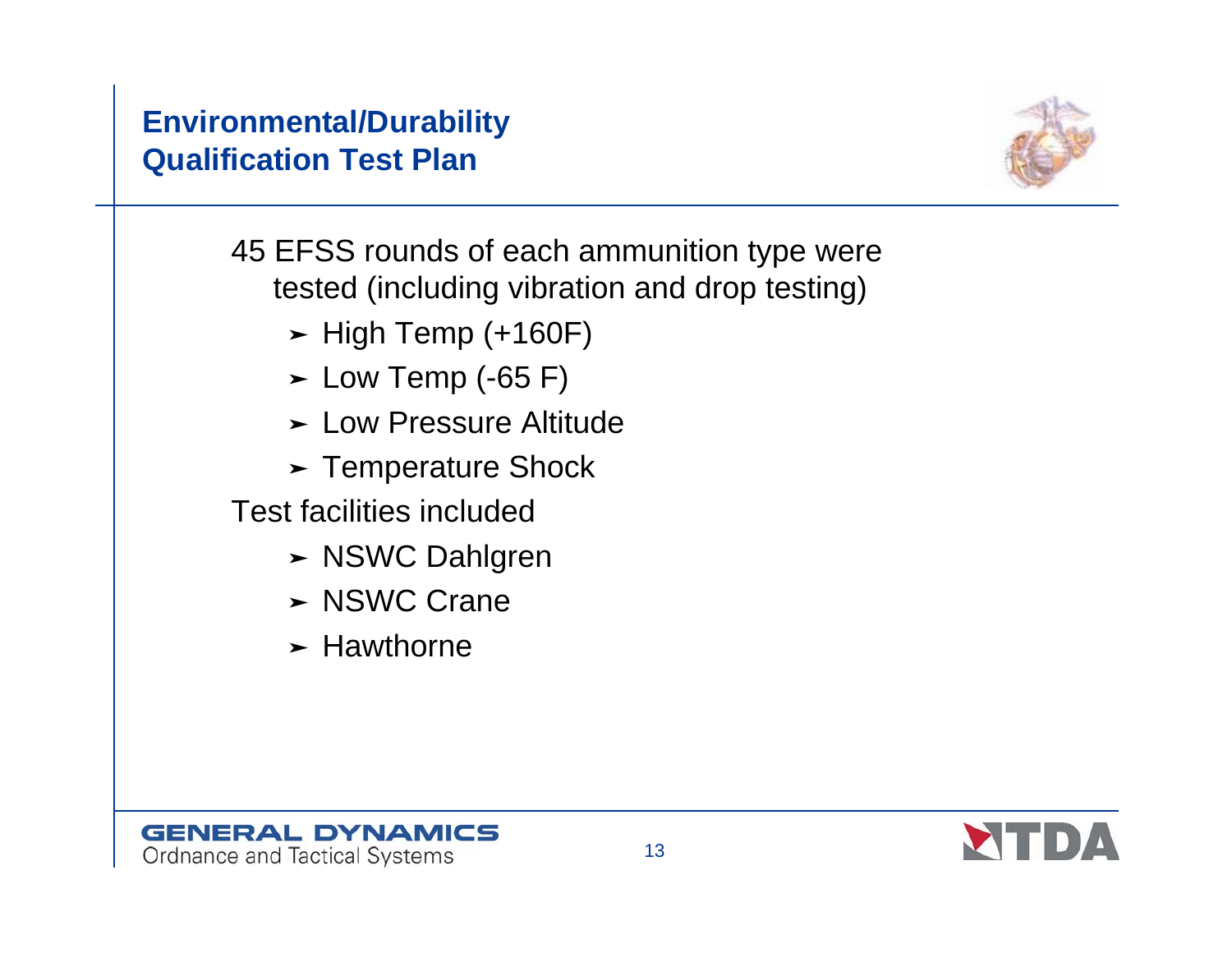#### **Hazard Assessment/Classification Qualification Test Plan**



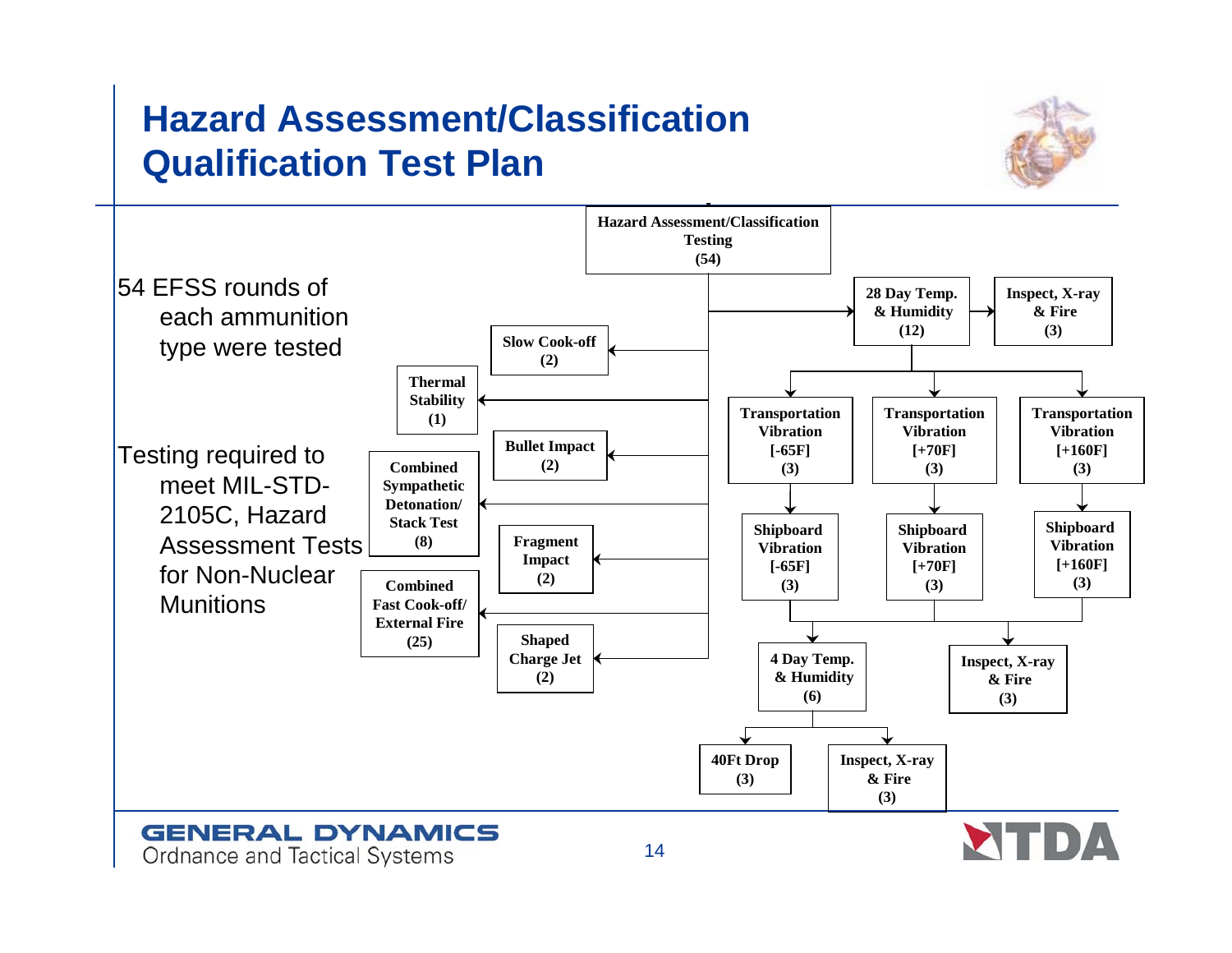## **EFSS Qualification Results**



|                                    |                          |                                 |                                  |                                | <b>EFSS AMMUNITION QUALIFICATION STATUS April 16th, 2007</b> |                                                              |                            |
|------------------------------------|--------------------------|---------------------------------|----------------------------------|--------------------------------|--------------------------------------------------------------|--------------------------------------------------------------|----------------------------|
|                                    | <b>IM TESTS</b>          |                                 |                                  |                                |                                                              |                                                              |                            |
| <b>EFSS Round</b><br><b>Types</b>  | <b>Slow Cook-</b><br>Off | <b>Fast Cook-</b><br><b>Off</b> | <b>Fragment</b><br><b>Impact</b> | <b>Bullet</b><br><b>Impact</b> | <b>Sympathetic</b><br><b>Detonation</b><br><b>Confined</b>   | <b>Sympathetic</b><br><b>Detonation</b><br><b>Unconfined</b> | <b>Shape Charge</b><br>Jet |
| <b>HE</b>                          |                          | IV                              | Ш                                |                                | Pass                                                         | Pass                                                         |                            |
| <b>Illumination</b>                |                          | IV                              | Ш                                | IV                             | Pass                                                         | Pass                                                         | Not scheduled              |
| Smoke<br>Projectile                | $\mathbf{III}$           |                                 | $\mathbf{III}$                   | IV                             |                                                              |                                                              | Not scheduled              |
| <b>Smoke Tail</b><br><b>Charge</b> |                          | III (Mixed<br>Pallet)           |                                  |                                | Pass (Mixed<br>pallet)                                       | Pass (Mixed<br>pallet)                                       |                            |
| Assembly                           | IV                       |                                 | III                              | IV                             |                                                              |                                                              | Not scheduled              |
| Practice                           |                          | IV                              | Ш                                | IV                             | Pass                                                         | Pass                                                         | Not scheduled              |

IMRB reviewed the EFSS ammunition qualification results

- OTesting reviewed and results officially scored
- OApproved for submission for final qualifications